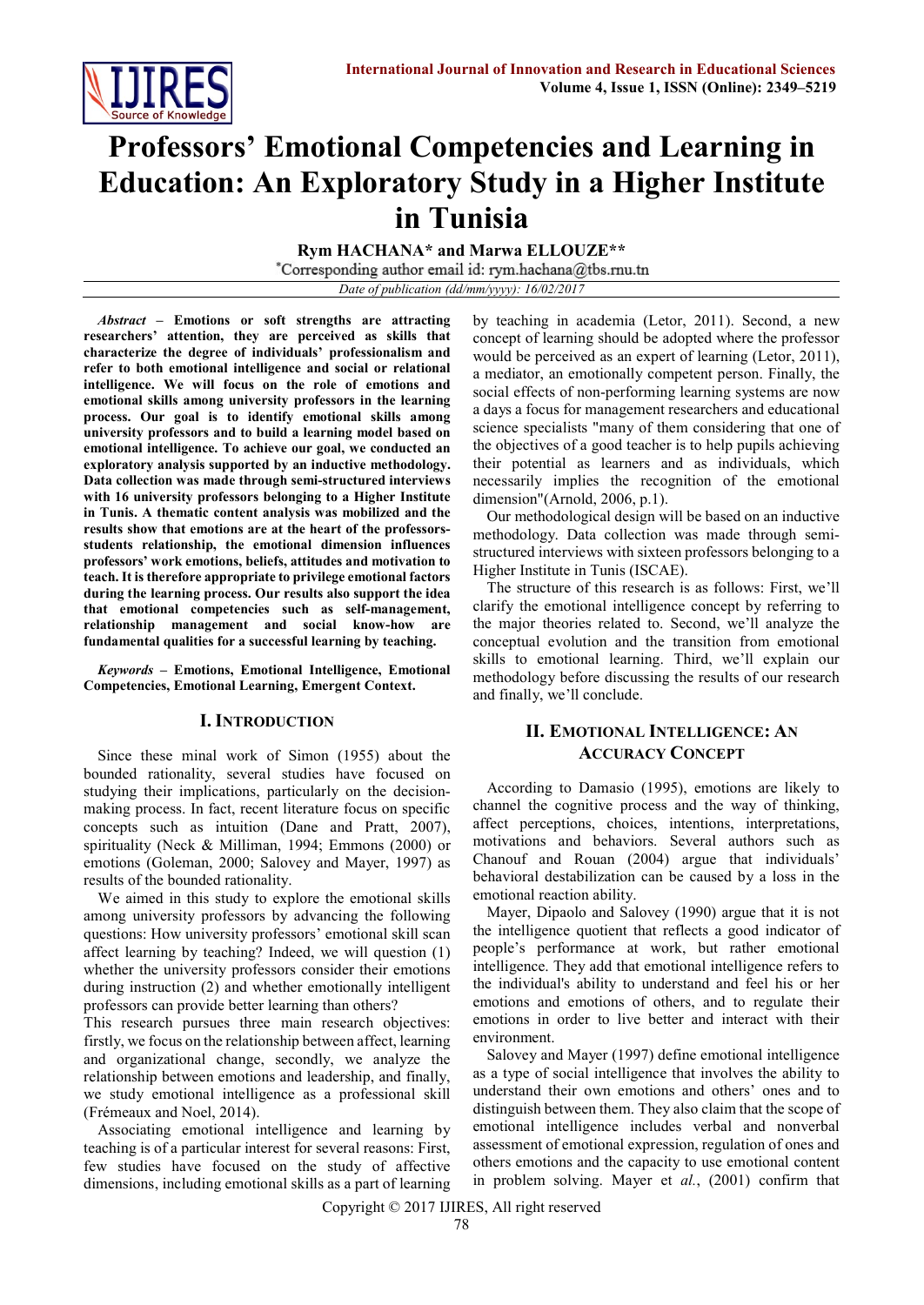

emotional intelligence is a sub set of social intelligence. They consider that emotionally intelligent persons have the ability to identify, understand and express their emotions, facilitating reflexivity, and allowing better adaptability in any situation.

According to Golem anand *al.*, (2002), emotional intelligence reflects person's ability to understand his own emotions (self awareness)and those of others. According to them, emotionally intelligent persons are able to regulate their moods and feelings and those of others. Hence, emotional intelligence is strongly related to leadership because it will permeate the relationship between a leader and his employees. "Being emotionally intelligent means being able to detect emotions and feelings of others in order to provide empathy" (Hahusseau, 2006, p.126).

Bar-on (1997) and Goleman (1995) suggest that emotional intelligence is not based only on pure intelligence linked to emotions but it includes other dimensions such as motivation, cognitive abilities, social skills and personality traits (Mayer and *al.*, 2001 ).

Emotional Intelligence "arouses passion and enthusiasm, and continuously nourishes the motivation and commitment of people" (Goleman et al., 2002, p.10). Research in the field of emotional intelligence continues to evolve along with the fields of study, models, definitions and measurement tests that are attached to. The concept of emotional intelligence becomes more complex and integrates new skills such as empathy, leadership and emotional learning. Indeed, emotional intelligence is conceived as a set of personal and interpersonal skills, which are emotional skills (Kotsou, 2012).

Emotions provoke a set of changes that affect the cognitive abilities of the person, his ability to think and reason, generates psychophysiological reactions such as facial expressions and palpitations, emotion is also responsible for individual motivational factors, positive or negative emotion affects the well-being of the person, thus manipulating person's feelings towards others.

Our theoretical framework relies on the multiple intelligence theory of Gardner (1997). We choose to focus on two types of intelligences that are interpersonal and intrapersonal intelligences. The intra personal intelligence depends on better identification of our own emotions; this ability allows persons to better understand their motivations, strengths and weaknesses. The interpersonal intelligence is the ability of a person to identify others' emotions and to temper their moods and arouse their motivations. These qualities are important in the work place; they reflect human sociability, benevolence, cooperation and initiatives for sharing.

Petrides and Furnham (2007) consider emotional intelligence as a personality trait dimension because every person is different from others by his ability to detect, treat, and identify affective information. This model contains five aspects of emotional intelligence gathered in four categories which are welfare, self-control, emotionality and sociability.

# **III. FROM EMOTIONAL SKILLS TO EMOTIONAL LEARNING**

According to Goleman et *al.*, (2002), emotional intelligence can't constitute in itself are liable predictor of job performance, we should replace it by emotional competencies that reflect individuals' performance in the workplace.

Emotional competencies are mainly emotional and interpersonal skills required for the practice of teaching "knowing each other, knowing how to manage students' emotions, understanding those of others, are part of the necessary skills in the teacher's profession" (Gendron, 2008, p.7).

## *Knowing How to Identify Emotions*

It consists in recognizing own emotions and discerning others' ones, it refers to a personal and interpersonal emotional aptitude. This skill is based primarily on the person's ability to code emotional information and detect non-verbal messages. Emotions are valuable informants for emotionally competent people "people who are aware of their emotions and those of others have access to important information about their functioning and that of their environment" (Kotsou, 2012, p.54).

### *Knowing How to Express Emotions*

This skill is conceived as the second power of emotional skills, it is conceived as a double personal and interpersonal skill. The ability to express emotions has a great influence on the relationships between individuals "one can say that one mastery this competence when one is able to express one's emotions in a pertinent way according to the context and its Objectives and that we can facilitate the expression of the emotions of its interlocutors "(Kotsou, 2012, p.59).

Knowing how to express one's emotions is a fundamental quality that guides the relationships between individuals and this quality seems relevant to the teaching process. Expressing your emotions in a productive way is a revealing skill for professionalism "You learn how your rational skills work together with your emotional skills, increasing your ability to interact with others: parental life, couple life, work, play, Teaching and love"(Steiner, 2011, p.24).

Because teaching is a relational job, knowing how to combine rationality and affectivity in a homogeneous way and how to express one's emotions is an inevitable finality. The professor faces a great challenge to adapt to the demands of the academic community. Indeed, a healthy and fluid expression of emotions is a central emotional competence, requiring learning, but offering positive results at the personal and relational level.

## *Understanding Emotions*

It is the ability to assimilate one's emotional suffering to those of other people, this refers to the ability to decipher emotional messages and thus to understand the intentions of others, to have an emotional understanding "that means being able to relate the emotion felt with that which favored its triggering. It also means being able to identify the potential messages conveyed by this emotion "(Kotsou, 2012, p.63).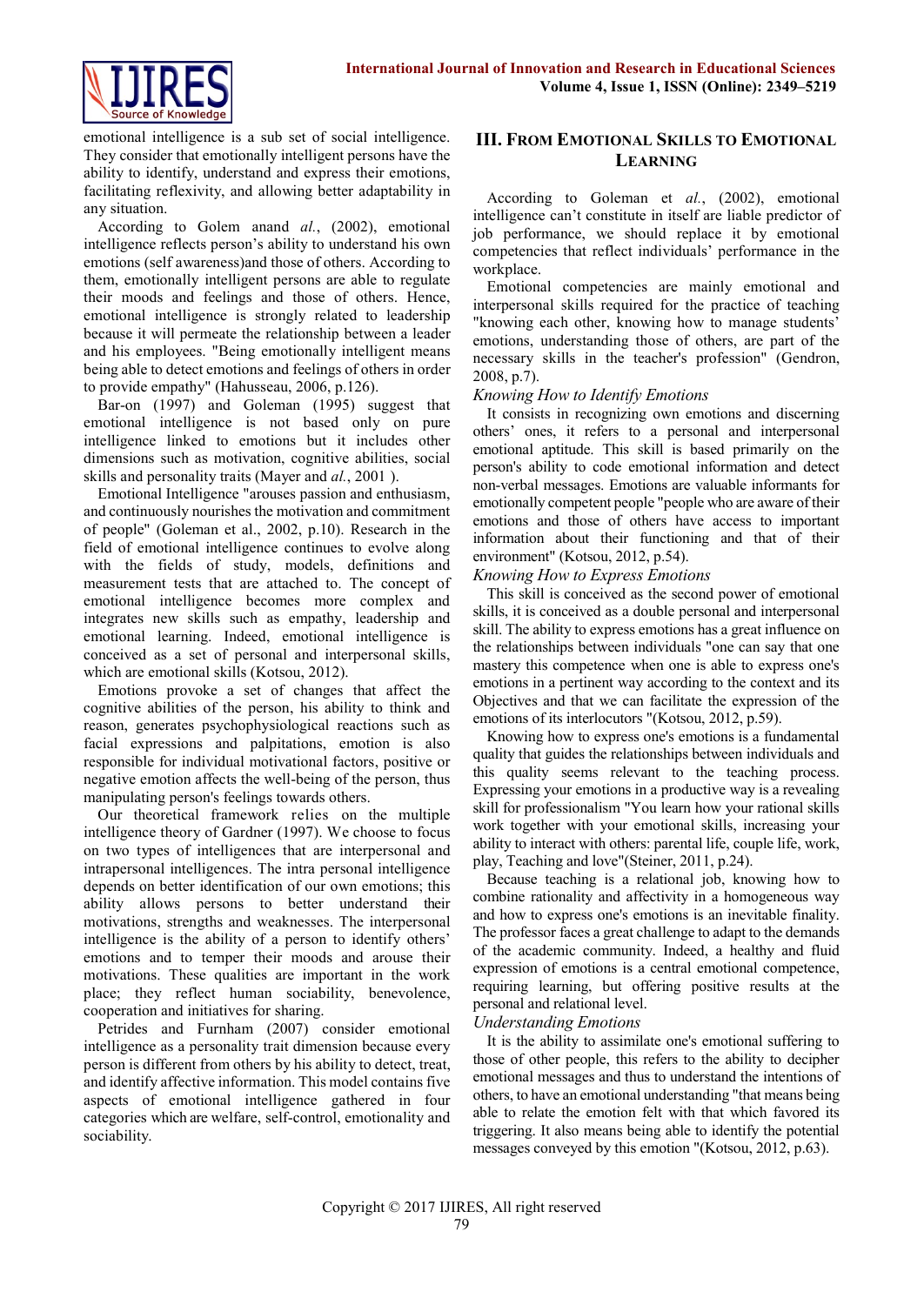

#### *Knowing How to Regulate Emotions*

It is the fourth emotional skill, reflecting a powerful indicator of professional, personal and social performance "emotions are an integral part of human nature. Recognizing and managing them, listening to others productively means strengthening rather than diminishing our personal power "(Steiner, 2011, p.24). Fermaux et Noel (2014) add that emotions allow individuals to moderate their behaviors in order to harmonize with their environments, they awaken in people a sensitivity of what happens around them, so they help to decide effectively. These authors emphasize the relationship between positive emotions and inventiveness, and they add that the manifestation of positive emotions positively affects attitudes in others. Mayer et al (2001) the emotionally intelligent person has the ability to experience positive emotions and minimize negative emotions. Cusin and Ducros (2015) add that innovation, involvement and interactivity in the workplace reduce negative emotions summarized in Table 1Emotional skills are then the result of developing emotional regulation. Beyond a resistance, these skills result through the practice of a leadership whose pedagogy, ethics, accompaniment and encouragement. Emotional skills are intimately linked to the emotional dimension and promote social relationships. Ignoring emerging emotions in a situation means neglecting valuable messages that help in understanding a situation and then making appropriate choices to ensure that they fit into action.

Table 1: Emotional intelligence, applied to the context of pedagogical practices

| peuagogieai praetices                                 |  |                                                              |
|-------------------------------------------------------|--|--------------------------------------------------------------|
| <b>Dimensions of</b><br><b>Emotional Intelligence</b> |  | <b>Application</b> (in<br>pedagogical practices)             |
| <b>Emotional information</b><br>processing            |  | His own emotions                                             |
| Production of emotional<br>knowledge                  |  | The emotions of the<br>students.                             |
| Adaptation to<br>pedagogical situations               |  | The Climate of the<br>Classroom                              |
| Attitudes and behavior<br>Resultants                  |  | The formation of the<br>student's emotional<br>intelligence. |

Source: Letor (2011, p.10)

Education is a job based on communication. For some, these are weaknesses, for others, they are a strength in themselves if we learn to better understand them and manage them, hence to know how to manage their emotions. Emotions, self-regulation, control of impulses are vital skills in the lives of people, especially university professors. According to Gendron et al., (2002), these competencies intervene in the regulation of the working climate, the improvement of citizenship through exemplarity, the development of the efficiency of education, promote the flourishing of work at work. They add that when the leader effectively adopts his emotional intelligence, the people with whom he works feel safe, comfortable, interact effectively, are motivated, have a sense of sharing and collective learning, and are endowed with Good professional performance.

Teaching is a profession that interacts intellectually, emotionally, emotionally, ethically on the part of the teacher and the student. According to Maroy (2006) a class manager in a context of change, represents a major challenge for teachers. He adds that the changes that accompany the teaching profession require the teacher to put his skills into practice in order to properly carry out the learning process and create an atmosphere favorable to learning. Teaching is far from passing orders, a competent teacher is the one who succeeds the leadership of the class.

In teaching, leadership is not an influence, but it is a practice of leading a constitution. The quality of teacher leadership is highly valued in the coaching process. "In order to provide leadership to students, the teacher should provide sufficiently credible and consistent support for the group to feel secure , Framed and that the students who compose it do not feel threatened in their integrity "(Gendron and Lafotune, 2009, p.127).

According to Gendron (2008), recent literature in the field of "leadership" in teaching includes the teacher portal on their colleagues as a discipline coordinator that affects their leadership quality in class , The teacher's leadership, does not depend on specific personality traits, but rather on the mobilized skills applied to successful learning. Indeed, the style of leadership applied in the learning process is a subject of study in itself.

According to Chanlat (2003), the fundamental cause of the remarkable growth of the place of the emotions in the recent studies is the rarefaction or absence of the rational man. For Damasio (1995), emotion is not an irrational activity; on the contrary, it works intimately with reason. Emotional capital is defined by Gendron (2008) as a harmony of emotional skills, it is an asset for the well-being and professional efficiency, and contributes to social cohesion. Emotional competencies are then the result of emotional regulation development.

Our conceptual model will be presented as follows:



Fig. 1. The emotional factors affecting learning

### **IV. METHODOLOGY**

The methodology is qualitative pursuing an exploratory objective. To attain this goal, we adopt an inductive reasoning. Indeed induction is recommended to better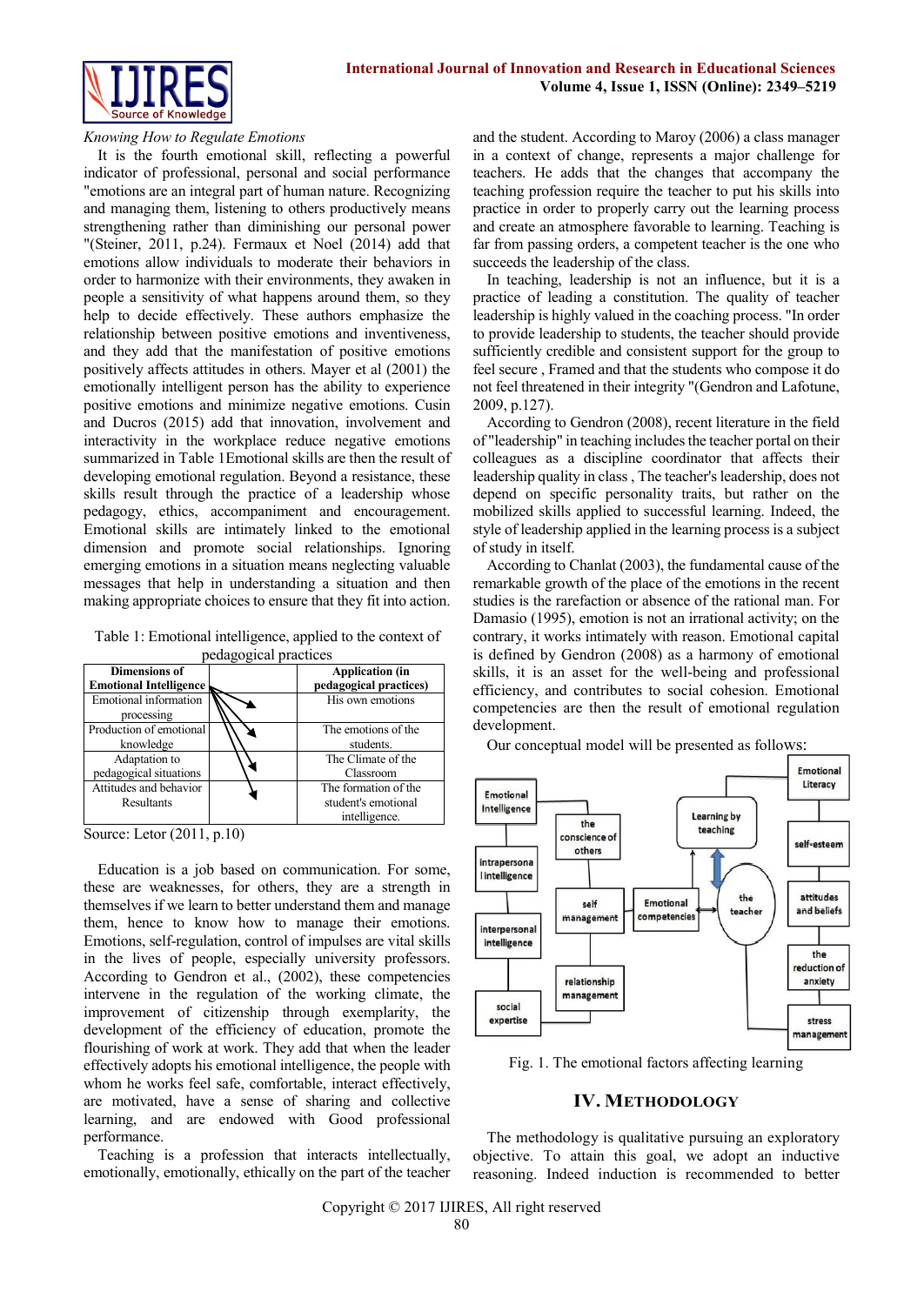

understand the "social process" behind a under-studied phenomenon (Miles & Huberman, 1991, p.31).

The semi - structured interview is appropriate for this type of study because it would "let the interviewee speak as freely as possible while incorporating significant points that could bring out the meanings associated with this accommodation and its context" (Blanchet and Goteman, 2 007, p.7).

We conducted an exploratory study based on a sample that consists of 15 professors belonging to different levels in the hierarchy (1 temporary, 4 assistants, 9 assistant professors, 1 associate professor), working in the Higher Institute of Accounting and Business Administration. The interviewed professors are predominantly women (9 women and 7 men).

The interviews were conducted between April17<sup>th</sup> and May4<sup>th</sup>, 2015 in the staff room or in the classroom after obtaining professors' agreement. These interviews lasted on average 25 minutes. We didn't use recorders but noted all responses taking care to manually decrypt the gestural, the grimaces and every manifestation of the emotional state.

## **V. RESULTS AND CONCLUSION**

The majority of interviewed professors pay great attention to their students' emotions and they put great emphasis on the importance of emotions during instruction for success full earning.

Affectivity in the learning process makes the studentprofessor relationship more confident, keeps an emotionally positive learning climate. Indeed, emotions stimulate in students a sense of belonging and integration.

Communicative competence is an attitude encouraging professors to understand and learn about how to manage students' emotions, mainly in time of crisis. Collaborative work stimulates communication, making learning more interesting and promotes the exchange and interactivity, which also improves there tention of information. Dialogue and discussion allow professors to check whether the learners have understood the course or not.

The self esteem allows students to learn better and achieve their goals. The professor's ability to increase students' self-esteem helps them go over anxiety states and motivate them for learning. Culture and life skills contribute also to increase students' self-esteem, reduce anxiety and promote energy and willingness to learn. Changing the learning style, varying manners and ways of explaining improve the learning quality by making learning more interesting and also get rid of boredom. Participatory in class is a method that stimulates students' motivation for learning. The collaborative and integrative pedagogy allow also successful learning. The relaxed atmosphere is a favorable condition for the collaborative and participatory learning.

Kindness, energy and the teacher's flexibility allow professors establishing a trusting and respectful relational database with the students. The emotional climate is seen as an essential condition for learning. Motivation and encouragement are used to create an emotionally positive learning climate. Professors who made an effort to reassure their students to keep a good atmosphere in the classroom and to avoid stresss imulators during training ensures its course with a reduced level of absenteeism.

This exploratory study identifies emotional skills among professors and reveals the appropriate learning style that suits theses kills. Following this study, we were able to identify the following emotional skills: emotional intelligence (emotional awareness, empathy, understanding emotions, emotional regulation, emotional literacy, and the correct interpretation of the emotional information), Intrapersonal intelligence, interpersonal intelligence, social skills and awareness of others the self-management and relationship management.

After identifying emotional skills among professors, we proceeded to the second stage of studying which is the relationship between these skills and learning. The more the professor is emotionally competent, the more he is aware of his own emotions, is more empathetic towards his students. Moreover, he effectively interprets the emotional nature of information, he can regulate his emotions, he masters unpleasant situations and he has a good relationship with his students. Thus, a new approach of learning process appears, based on emotional skills. The professor is responsible for supporting learners by making this process more flexible and accessible through dynamic teaching practices based on exchange and interactivity.

#### **REFERENCES**

- [1] Arnold, J. (2006), Comment les facteurs affectifs influencent-ilsl 'apprent is saged' unelangue étrangère (a foreign language)?, Ela. Études de linguistique appliquée, n°144, p.407-425.
- [2] BarOn, R.(1997), *Emotional quotient inventory technical manual*, Psychological Assessment Resources. Blanchet, A.etGotman, A.(2007), *L'entretien*, Série«l'enquêteetses méthodes», Armand Colin.
- [3] Bobot, L. (2010), L'intelligence émotionnelle est-elle un atout en négociation commerciale (Is emotional intelligence an asset in commercial negotiation) ?, *Management & Avenir*, n° 31, p. 407- 430.
- [4] Chanlat, J.F. (2003), Émotions, organisation et management : une réflexion critique sur la notion d'intelligence émotionnelle (a critical reflection on the notion of emotional intelligence), *Travailler*, n° 9, p. 113-132.
- [5] Channouf, A. et Rouan, G. (2004), *Neuro science et cognition*, De Boeck supérieur.
- [6] Cusin, J. et Ducros, P. (2015), L'apprentissage émotionnel à distance de l'échec : le cas de la cité mondiale du vin et des spiritueux (Emotional learning away from failure: the case of the world city of wine and spirits), *Revue française de gestion (French Management Review),* n°248, p. 109-134.
- [7] Damasio, A.(1995), *L'erreurde Descartes laraisondes émotions (emotions)*, Odile Jacobe Science.
- [8] Dane, E.et Pratt, M.G.(2007), exploring intuition and its role in managerial decision making, *Academy of Management Review*, 2007, vol.32, n°1, p.33–54.
- [9] Emmons, R.A. (2000a), Is spirituality an intelligence? Motivation, cognition and the psychology of ultimate concern, *The International Journal for the Psychology of Religion*, vol.10, n°1, p.3-26.
- [10] Fisher, R et Shapiro, D. (2008), *Gérer ses émotions : C'est aussi tenir compte de celles des autres (Managing emotions: It's also taking into account those of others)*, Robert Laffont.
- [11] Frémeaux, Set Noël, C. (2014), Ledongratuitetla contagiond' émotions positives: Quelles stratégie pour les dirigeants?

Copyright © 2017 IJIRES, All right reserved